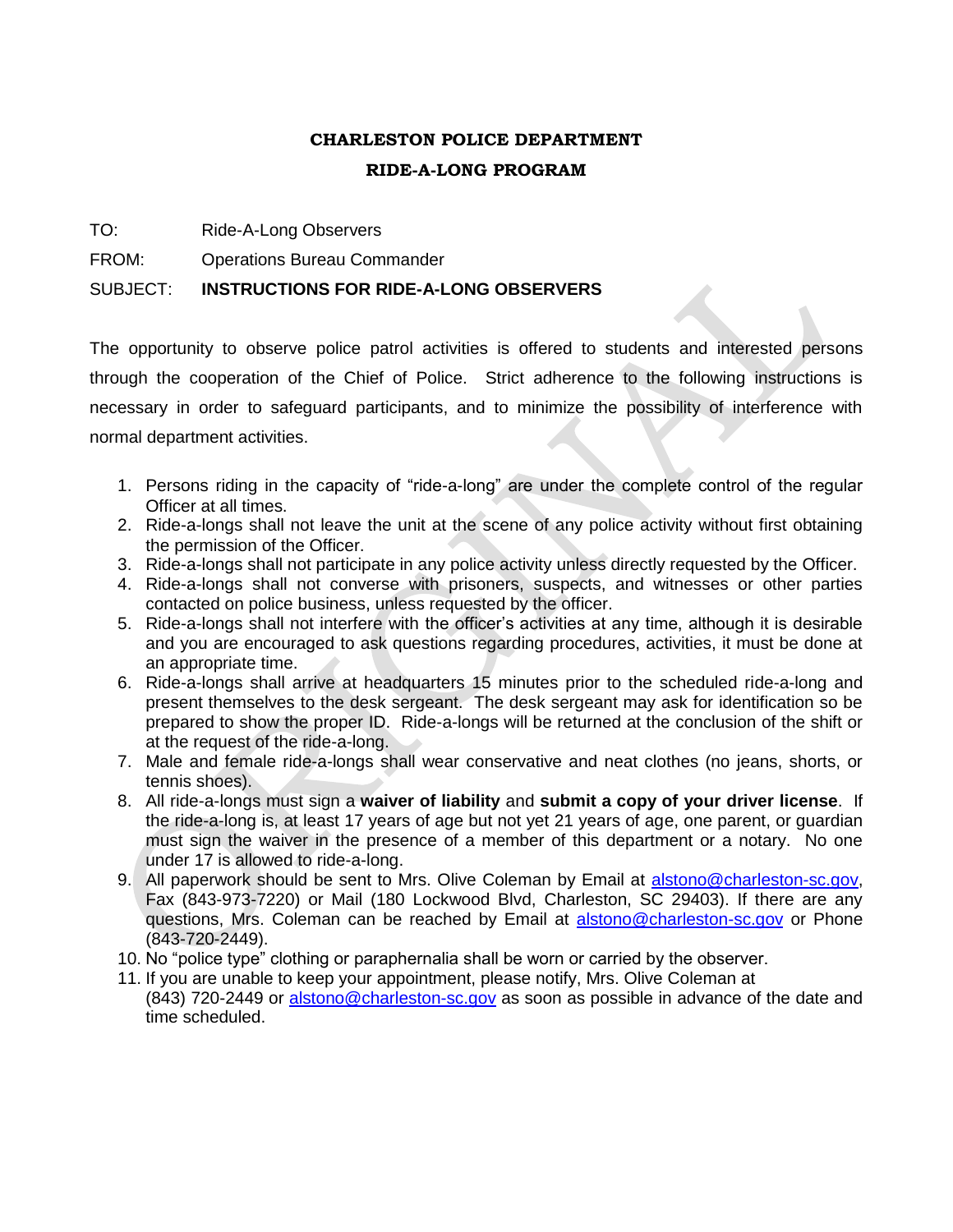

SOUTH CAROLINA

**POLICE DEPARTMENT**

**JOHN J. TECKLENBURG LUTHER T. REYNOLDS** 

*Mayor* Chief of Police **Chief of Police Chief of Police Chief of Police Chief of Police** 

## **RIDE-A-LONG INFORMATION AGREEMENT AND RELEASE FOR ADULT**

| NAME:          |                         |               |                             |            |  |
|----------------|-------------------------|---------------|-----------------------------|------------|--|
|                | Last                    | First         |                             | Middle     |  |
|                |                         |               |                             |            |  |
| ADDRESS:       |                         |               |                             |            |  |
|                | Number                  | <b>Street</b> |                             | Apt. #     |  |
|                |                         |               |                             |            |  |
|                | City                    | State         | Zip Code                    | Phone      |  |
| DATE OF BIRTH: |                         |               | SOCIAL SECURITY $#$ $    -$ |            |  |
|                | DRIVERS LICENSE #/STATE |               | RACE                        | <b>SEX</b> |  |

- 1. Prospective adult ride-a-long candidates must be at least 21 years of age and **must exhibit suitable proof of age and identification at the time of application**.
- 2. Forms pertaining to the Ride-A-Long Program will not be removed from the Operations Bureau office.
- 3. All ride-a-longs will be assigned to a team by the Operations Bureau. Only three (3) rides per person is allowed.
- 4. The main purpose of the Charleston Police Department's Ride-A-Long Program is to give an overall view of a policeman's duties.
- 5. **No ride-a-long request will be granted** unless the request is received **48 hours prior** to the intended ride.
- 6. All applications **must be reviewed and approved by the Operations Bureau Commander before applicant can ride**.

**Form No. 287** Page 2 of 6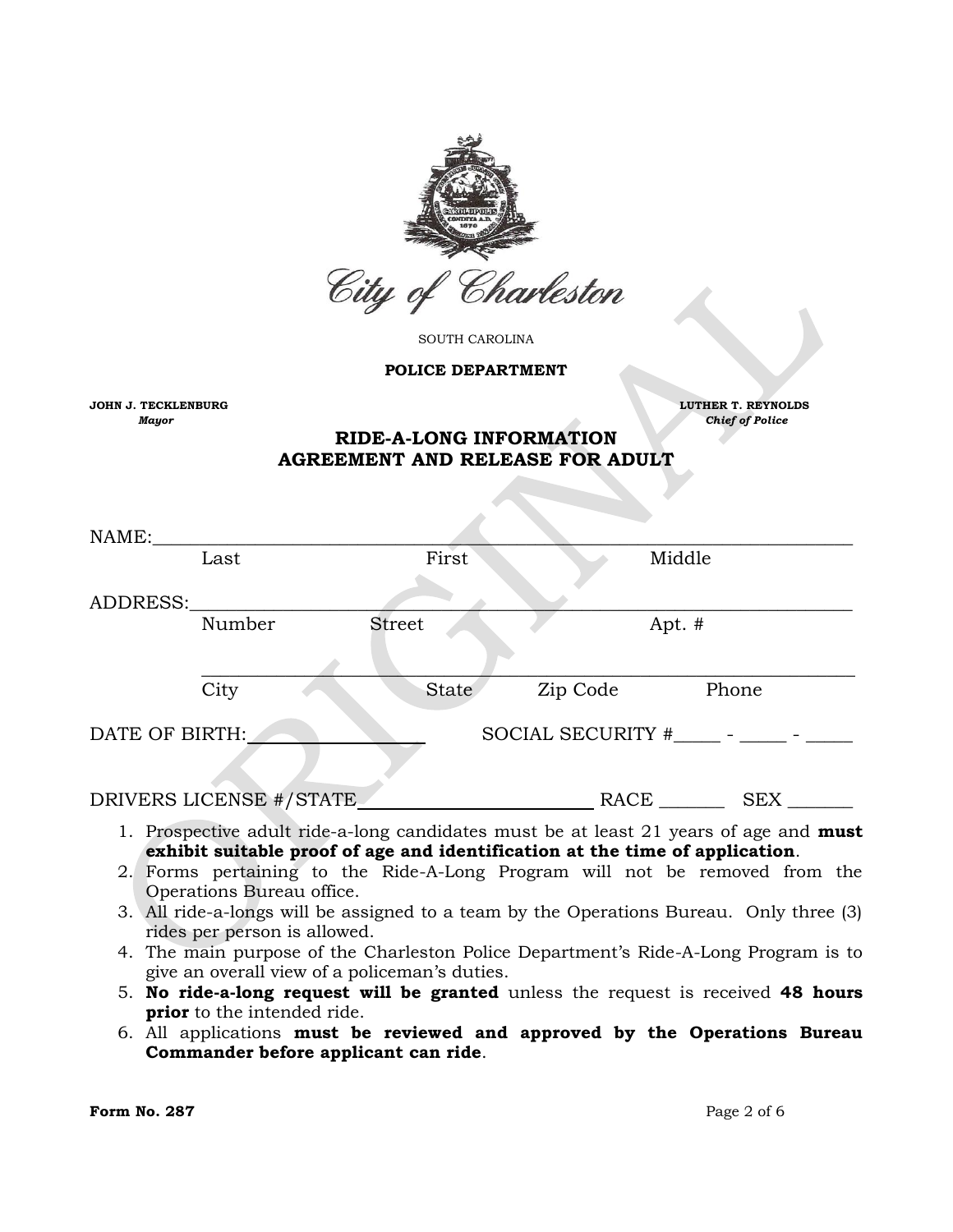## **AGREEMENT ASSUMING RISK OF INJURY OR DAMAGE WAIVER AND RELEASE OF CLAIMS AND INDEMNITY AGREEMENT**

Whereas I, \_\_\_\_\_\_\_\_\_\_\_\_\_\_\_\_\_\_\_\_\_\_\_\_, being over the age of 21 and not being a member of the Charleston Police Department (South Carolina), have made a voluntary request to ride as a guest in a vehicle assigned to the Charleston Police Department and to accompany a member(s) of the police department during the performance of their official duties.

Whereas, the Charleston Police Department is willing to allow me to ride as a guest in a vehicle assigned to that department, and to accompany a member(s) of the Department during the performance of their official duties on the following conditions:

Now, therefore, in consideration of the permission given to me to ride in a vehicle assigned to the Charleston Police Department, and to accompany a member(s) of said department during the performance of their official duties, I do hereby agree:

- 1. That I am aware that the work of the Police Department is inherently dangerous, and that I may be subjected to the threat of death or personal injury, or damage to my property, by accompanying a member(s) of the police department during the performance of their official duties, and that I freely, voluntarily and with such knowledge assume the risk of death, personal injury or property damage arising from, or in any way connected with the use of weapons, unlawful acts or forcible resistance by law violators, assault, riot, breach of peace, vehicle accidents, fire, explosion, gas, electrocution, or the escape of radioactive substance while accompanying a member(s) of the police department during the performance of their official duties.
- 2. That the City of Charleston, Chief of Police, his sureties, all members of the Charleston Police Department, their sureties, and each of them shall not be responsible or liable for any injury, damage, loss or expense, either to me or my property, incurred while riding in any vehicles assigned to the Charleston Police Department, or while accompanying any member(s) of said Department during the performance of their official duties resulting from any negligent act or omission on the part of any member of the Charleston Police Department, I am in the status of a guest, and that my right, if any, for civil damages against the driver of the vehicle or any other person legally liable for the conduct of the driver for death, personal injury, or property damage occurring during such time is that provided in section § 56-9-10, et. seq., of the South Carolina Code of Laws of 1976, as amended.
- 3. For myself, my heirs, executors, administrators and assigns to defend and indemnify the Charleston Police Department, their sureties and each of them, against any and all manner of actions, suits, debts, claims demands or damages or liability or expense of every kind of nature incurred or arising by omission of mine while riding in any vehicle assigned to the Charleston Police Department or while accompanying any member(s) of Charleston Police Department during the performance of their official duties.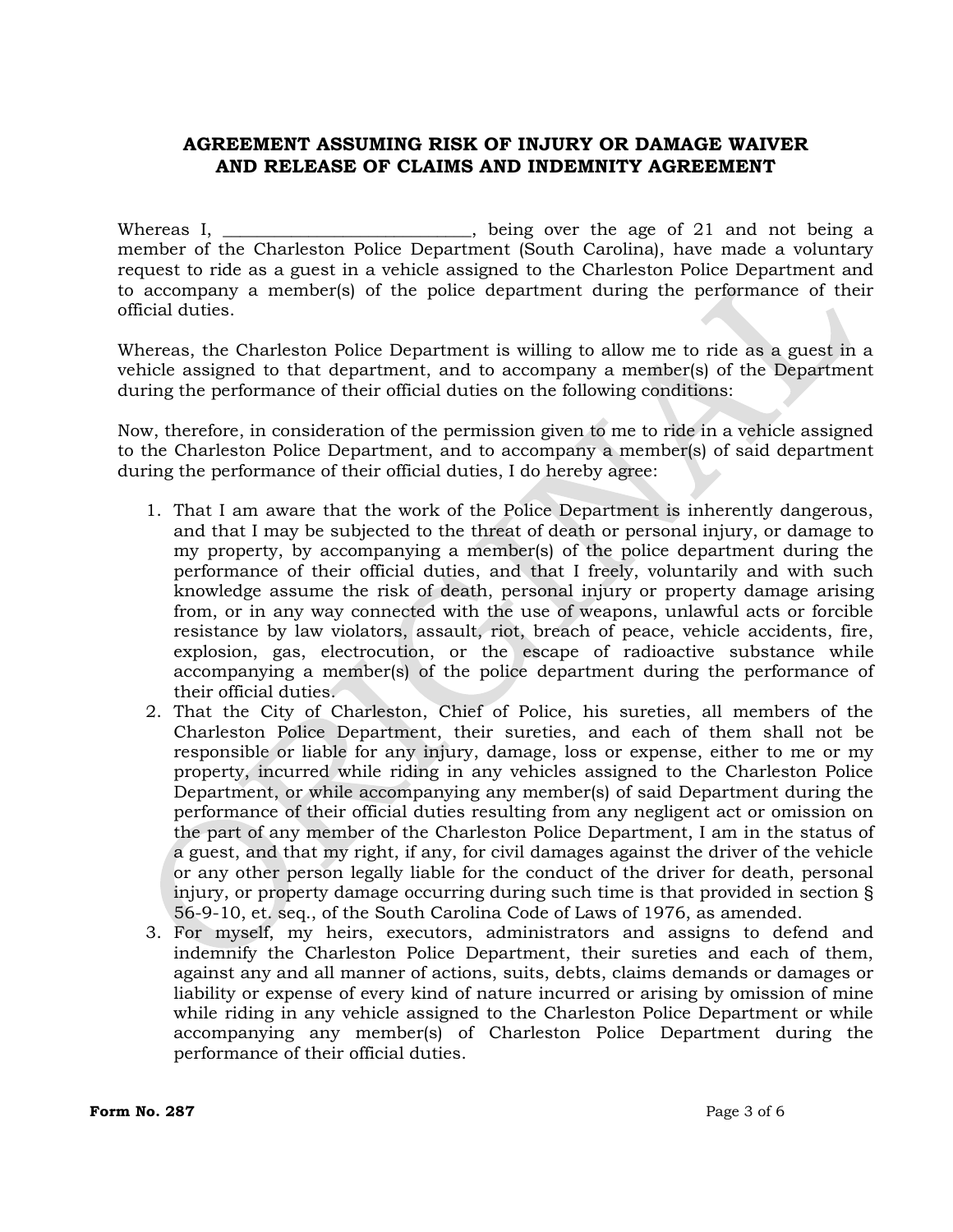I hereby represent that I have carefully read and understand the contents of this document and sign the same of my own free will. **I also declare that I have read and will abide by the instructions for ride-a-long observers** and received a copy of the same if requested.

|              | $\begin{tabular}{c} DATE \end{tabular}$                                                                                                         | SIGNATURE <b>SIGNATURE</b> |                                                                            |
|--------------|-------------------------------------------------------------------------------------------------------------------------------------------------|----------------------------|----------------------------------------------------------------------------|
|              | Have you ever been fingerprinted?                                                                                                               |                            | $No$ <sub>__</sub>                                                         |
| Reason       |                                                                                                                                                 |                            |                                                                            |
|              | Purpose of ride-a-long<br><u> 1989 - Johann Stoff, deutscher Stoff, der Stoff, der Stoff, der Stoff, der Stoff, der Stoff, der Stoff, der S</u> |                            |                                                                            |
|              |                                                                                                                                                 |                            |                                                                            |
|              |                                                                                                                                                 |                            |                                                                            |
|              | FOR POLICE DEPARTMENT USE ONLY                                                                                                                  |                            |                                                                            |
|              |                                                                                                                                                 |                            | A record check of the ride-a-long applicant listed above was completed by: |
|              |                                                                                                                                                 |                            |                                                                            |
|              | Signature of CPD employee                                                                                                                       |                            | Date                                                                       |
| 1. Local:    | None Found_                                                                                                                                     |                            |                                                                            |
| 2. NCIC:     | None Found                                                                                                                                      |                            |                                                                            |
| Assigned to: |                                                                                                                                                 |                            |                                                                            |
|              | Time/Shift:                                                                                                                                     |                            |                                                                            |
|              |                                                                                                                                                 |                            |                                                                            |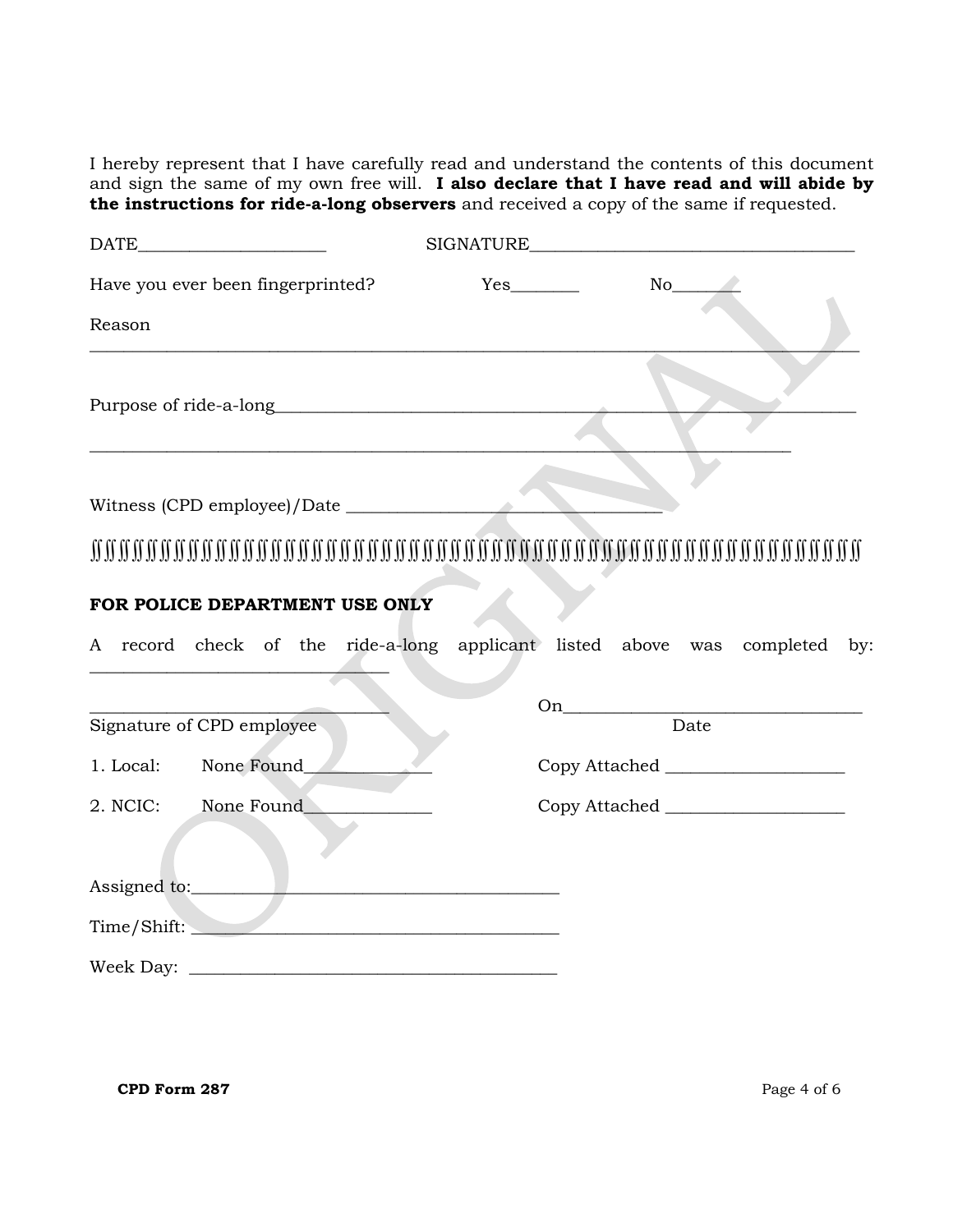### **RIDE-A-LONG DRESS REQUIREMENTS**

The police department requires that police ride-a-longs dress in a professional manner. The police officers are required to maintain a strict dress code; therefore, no less will be required of anyone that rides with the officer.

> **No blue jeans No tennis shoes No tank tops No T-shirts No police oriented material**

Males should wear dress slacks, dress shirt or shirt and tie, and females should wear dress slacks, nice blouse, jacket or blazer, etc.

The desk sergeant is authorized to refuse any ride-a-long that he or she feels is not appropriately attired.

I have read and understand the above guidelines.

Applicant's Signature/Date

\_\_\_\_\_\_\_\_\_\_\_\_\_\_\_\_\_\_\_\_\_\_\_\_\_\_\_\_\_\_\_\_\_\_\_\_\_\_\_\_\_\_\_\_\_\_\_

Cc: Desk Sergeants Team Lieutenants